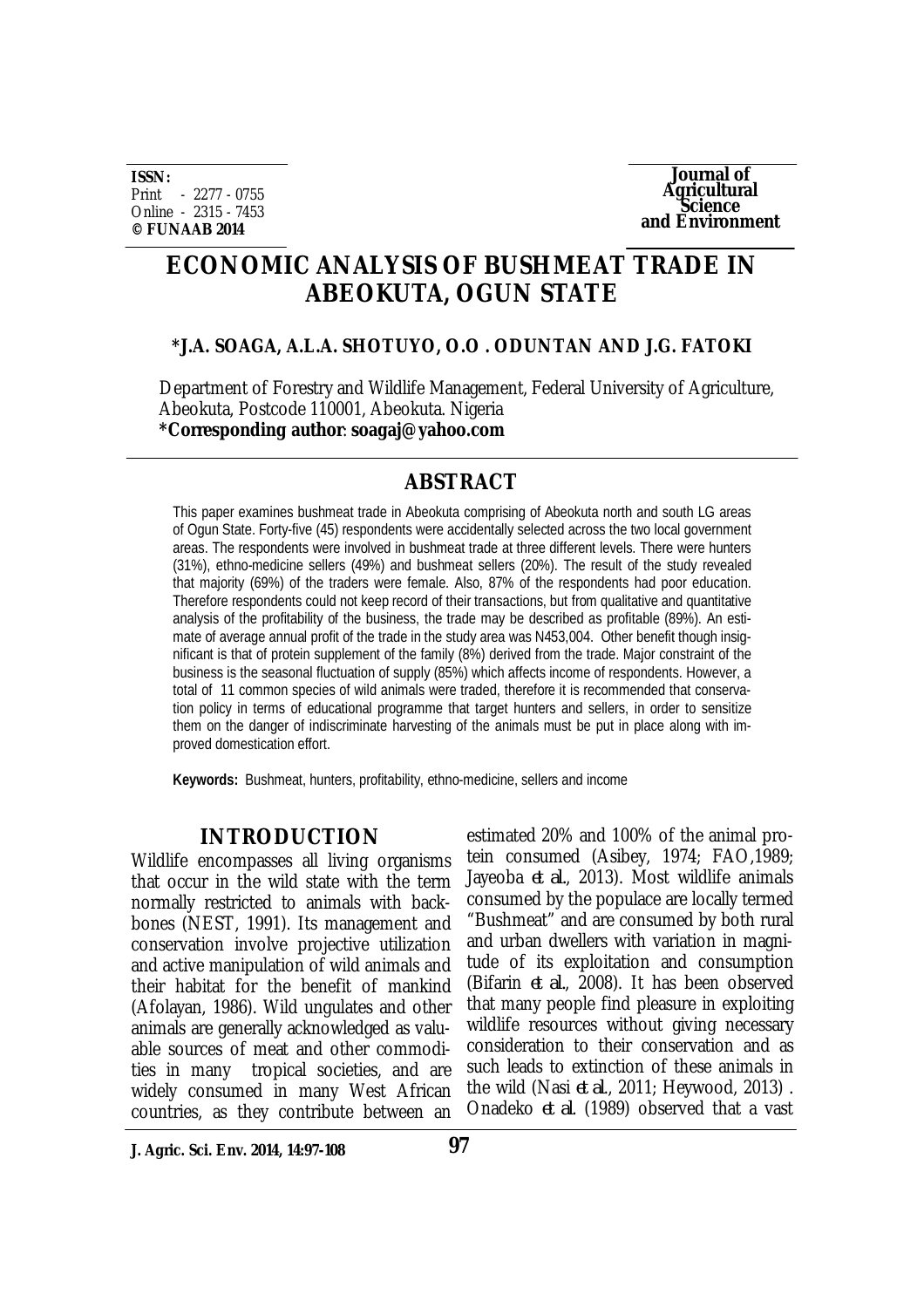majority of people are more interested in what to consume than what to conserve, with pressure on bushmeat while the situation is worsened by poverty due to the poor economic condition in most developing countries. As a result of social inequality in wealth and poor income distribution in the society, many people who cannot hunt either because they are urban based, elite, wealthy or lack the technical know-how are willing to pay in order to have a taste of bushmeat. This in turn necessitates the insurgence of buying and selling of bushmeat, otherwise referred to as bushmeat trade. This is, however, contrary to the situation in the Amazon Basin. Rushton (2005) reported that in South America, urban bushmeat consumption is negligible because of the existence of important livestock production systems. This contributes immensely to conservation in the amazon. Furthermore, with increasing 'riches' non indigenous people turn generally to alternate sources of protein Bushmeat have served our material needs for food, bones and hides, a dependence which has played an important role in our cultural and perhaps even biological evolution (Harding and Teleki, 1981; Powell *et al*; 2011). Various benefits of wildlife include sources of protein, game viewing and tourism, revenue from export, aesthetic and heritage value, educational value, wildlife by -products and employment opportunities. Of all these benefits, the use of wildlife animals as sources of protein is widely known among the populace as some rural communities still supplement their diets with bush meat although estimates of the nutritional dependence are difficult to obtain (Prescott-Allen, 1982; Martin, 1983; Trinca and Ferrari, 2007).

In Nigeria, the consumption of bushmeat is fast becoming an inseparable delicacy from

the diet of all classes of people. According to NEST (1992), fish is a popular source of protein and is being supplemented by bushmeat, which constitutes about 20% of the mean annual consumption of protein in the rural areas of the South. Charter (1970) estimated the value of bushmeat consumed in Southern Nigeria at N20 million while the total value for the entire country was put at N30 million per annum. Today the value of animal protein from wild animals and fresh water fish consumed annually is well over N200 million (Afolayan, 1986; Olaoye, 2010) yet FAO, (2006) categorized Nigeria is a protein-deficient country. While native inhabitants kill, eat or sell wild animals, the rich and affluent customers patronise the grasscutters, snails and antelopes where they are hosted along roadsides or in expensive hotels and restaurants in Nigeria as a demonstration of preference for bushmeat.

From the foregoing, the reliance on bushmeat as a source of protein for consumption and other uses is increasing among the populace and therefore there is a need to focus on its effective trading and marketing. Depending on the available market system, it is important to ascertain the impact of the trade on the wildlife conservation and suggest ways of improving the trade and maintain it on sustainable bases as well as take care of the remaining stock in the wild. This therefore underscores the importance of this study with the following objectives:

- Describe the socio-economic characteristics of the respondents
- identify benefits and constraints of bushmeat trade in the study area
- determine the profitability of bushmeat trade,
- identify the species of bushmeat offered for sale in the study area.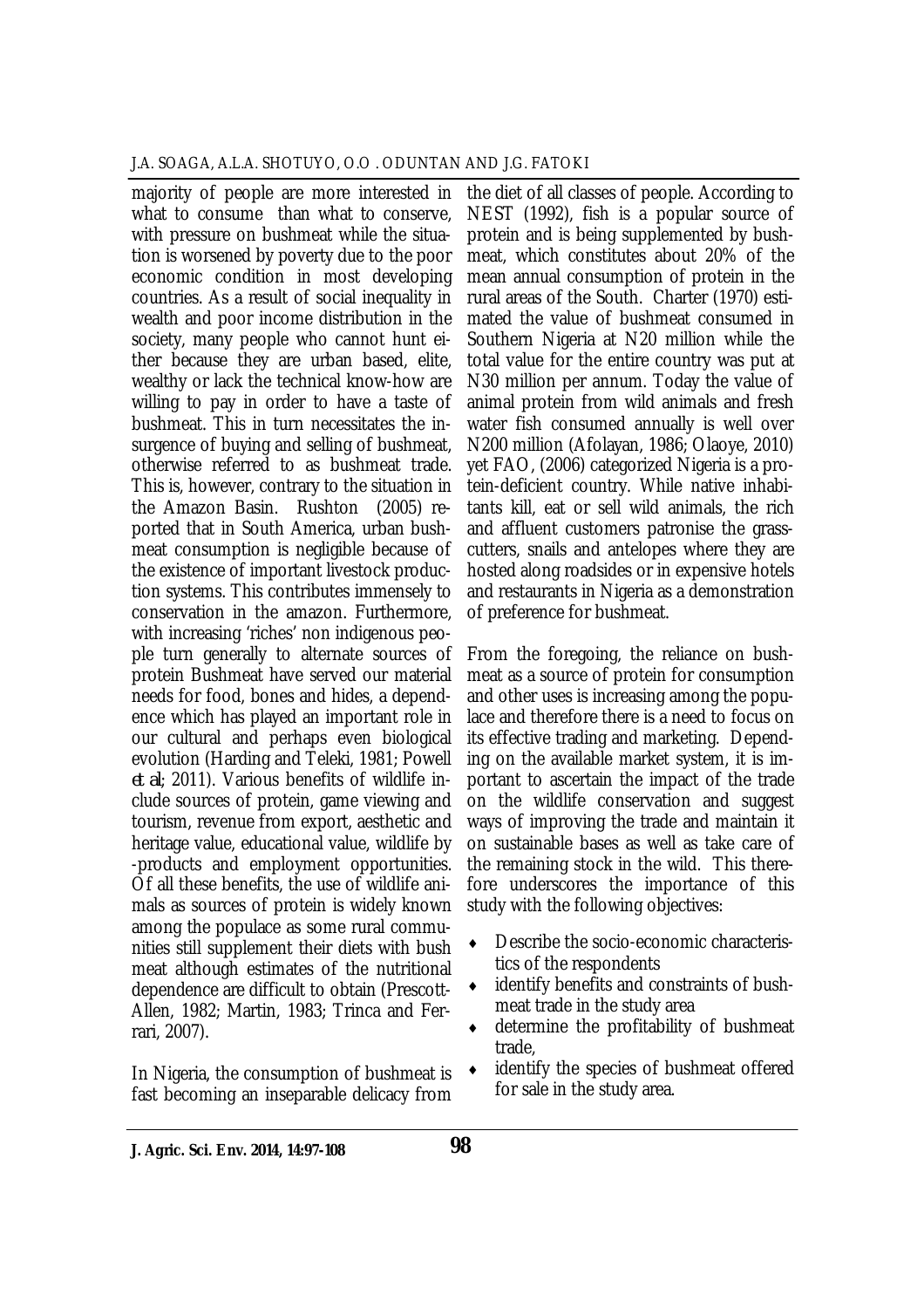## **METHODOLOGY**

#### *Study Area*

The study was carried out in Abeokuta comprising of north and south local council areas in Ogun State, located between longitude 30 30' north and 30 37' east and latitude 7<sup>0</sup> and 70 5' north (Awojuola, 2001). The two important rivers in the town (Figure 1) are the Ogun and Oyan rivers both flowing and joining in a confluence north of Abeokuta, the State capital (Popoola, 1990).

The study area lies entirely within the lowland area within altitude of between 0-200m above sea level. The town is characterized by two distinct topographical units: the flat low-lying areas mostly adjacent to the rivers and the uplands which are flat to slightly undulating plateau of the low-elevation terrace and further from the rivers. The areas are not naturally flooded but with high water table due to heavy soil texture and a natural drainage system for evacuating the excess rainfall.

Three rock formations can be identified in the two local government areas: Sedimen-

#### ECONOMIC ANALYSIS OF BUSHMEAT ...

tary rocks which are more extensive and cover about 69% of the study area; metamorphic rocks which occupy about 20% of the study area; and hydromorphic rocks which are made up of mainly alluvial parent materials and occupy the remaining 11% of the two local government areas. Most soils in the area contain a mixture of coarse alluvial and colluvial deposits and are largely forested. The forest soils generally have low to medium cation exchange capacity and organic matter content, variable base saturation point and mostly acidic reaction with the exception of the gleysoil that lack hydromorphic properties (Ojo, 1990). The vegetative types in the area are derived savanna and southern guinea savanna- grass with tree complexities (Popoola, 1990). Abeokuta has a peri-urban forest (Arakanga forest reserve - 2.39 km2) located in Odeda council area but closer to Akomoje, the headquarters of Abeokuta North Council Area. However, the rising population in Abeokuta brought encroachment and damage to the forest and wildlife population leading to poor animal population in the reserve.



**Fig. 1: Map of Ogun State Showing the Study Area**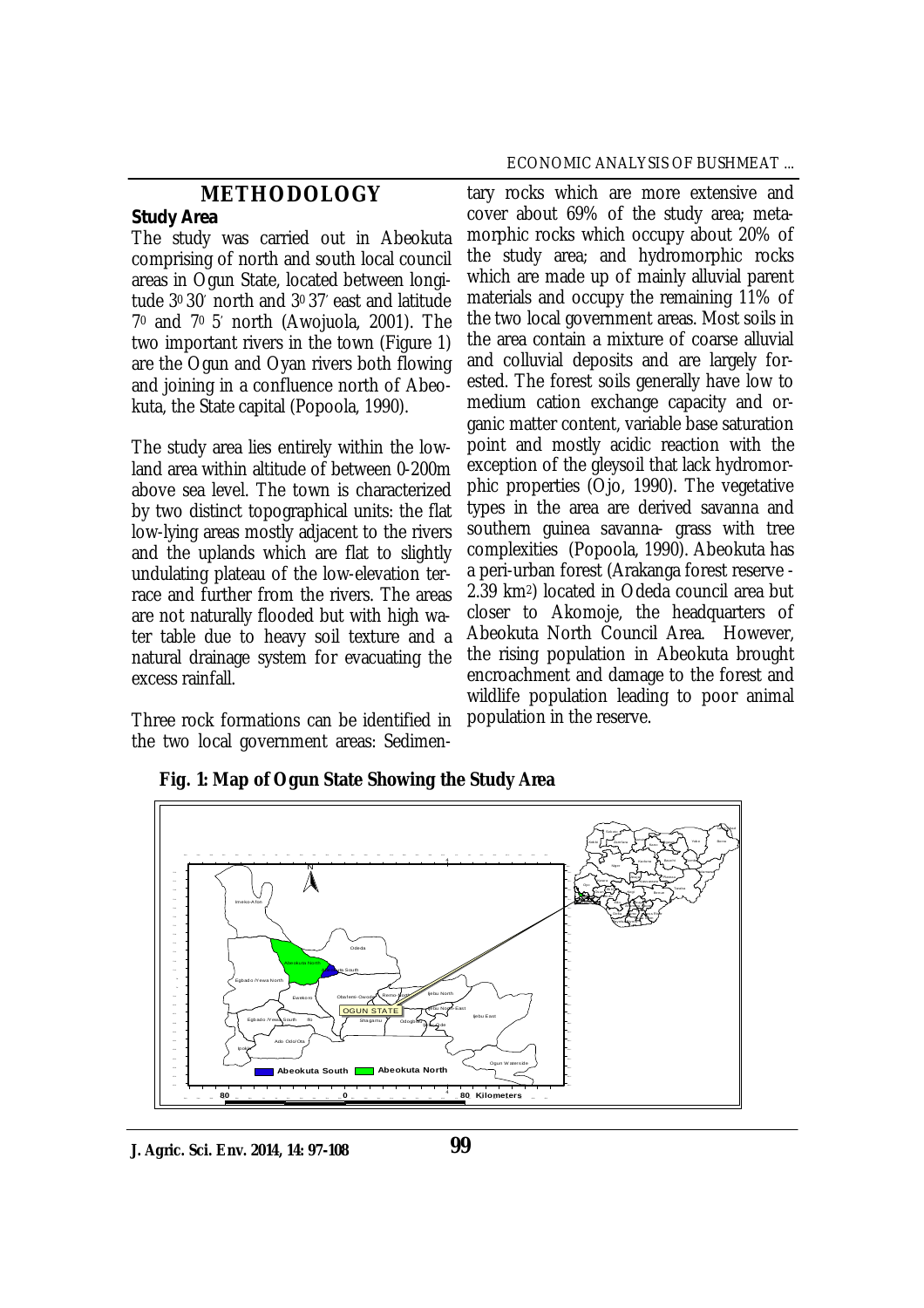#### *Data collection*

The instrument of data collection was questionnaire. Data were collected from ethno medicine sellers, hunters and bushmeat sellers in the study area. A total of 45 respondents were interviewed for this study. Respondents cut across hunters (14) representing 31%, ethno-medicine sellers (22) representing 49% and bushmeat sellers (9) representing 20%. Questionnaire information include the demographic data of the respondents, the species of animals involved, the seasonal fluctuation of the bushmeat as well as marketing trend of bushmeat species in the study area.

Accidental Sampling procedure was used for the study since specific locations were selected where these activities exist. The questionnaire was administered to respondents in local language. Names of animals were also given in the local language, translation was done using Happold (1998) and other field guides.

### *Data Analysis*

Data from the survey were analysed using both descriptive statistics and statistical inferential proce-dures. The variables analysed include age, gender, marital status, income and educational background of respondents as socio-economic characteristics of respondents. Profitability of the trade was determined through budgetary analysis based on costs and returns where profit is determined by this expression:  $II = TR-TC$ and

 $II =$  Profit:  $TR =$  Total revenue and

 $TC = Total Cost$ 

TR= Output x Unit price and

 $TC = TFC + TVC$ 

TFC= Total Fixed Cost and

TVC= Total Variable Cost

TFC = 
$$
\frac{V - S}{n}
$$
  
\n  
\n
$$
\overline{V} = Value of item
$$
\n
$$
S = Salvage value which is set at 0 Inttdally
$$
\n
$$
n - Expected life span in years
$$

On-sight observation of total number of animals sold per day was estimated over a period of 2weeks at the bushmeat market in Olomore, Abeokuta. This was done when it was becoming clear that the respondents were not willing to disclose how much they made per day as well as quantity of wild animals sold per day.

Profitability analysis for the trade was determined with the expression below:

TR – TC/CS – WC (Scarborough and Kydd, 1992): Where

TR- Total Revenue; TC-Total Cost ; CS-Value of capital stock including land and equipment and WC- Value of working capital (This is assumed to be the initial capital invested on animals only).

## **RESULTS AND DISCUSSION** *Socio- demographic characteristics of the respondents*

Table 1 shows the socio-demographic characteristics of respondents. The result indicates that 69% were female and 31% were male. This shows that bushmeat trade is female dominated business. This is in line with the findings of Osemeobo (1990) on gender distribution in biological resources. The dominating age group was 31-40 with 53% with mean age of 38years. Thus showing that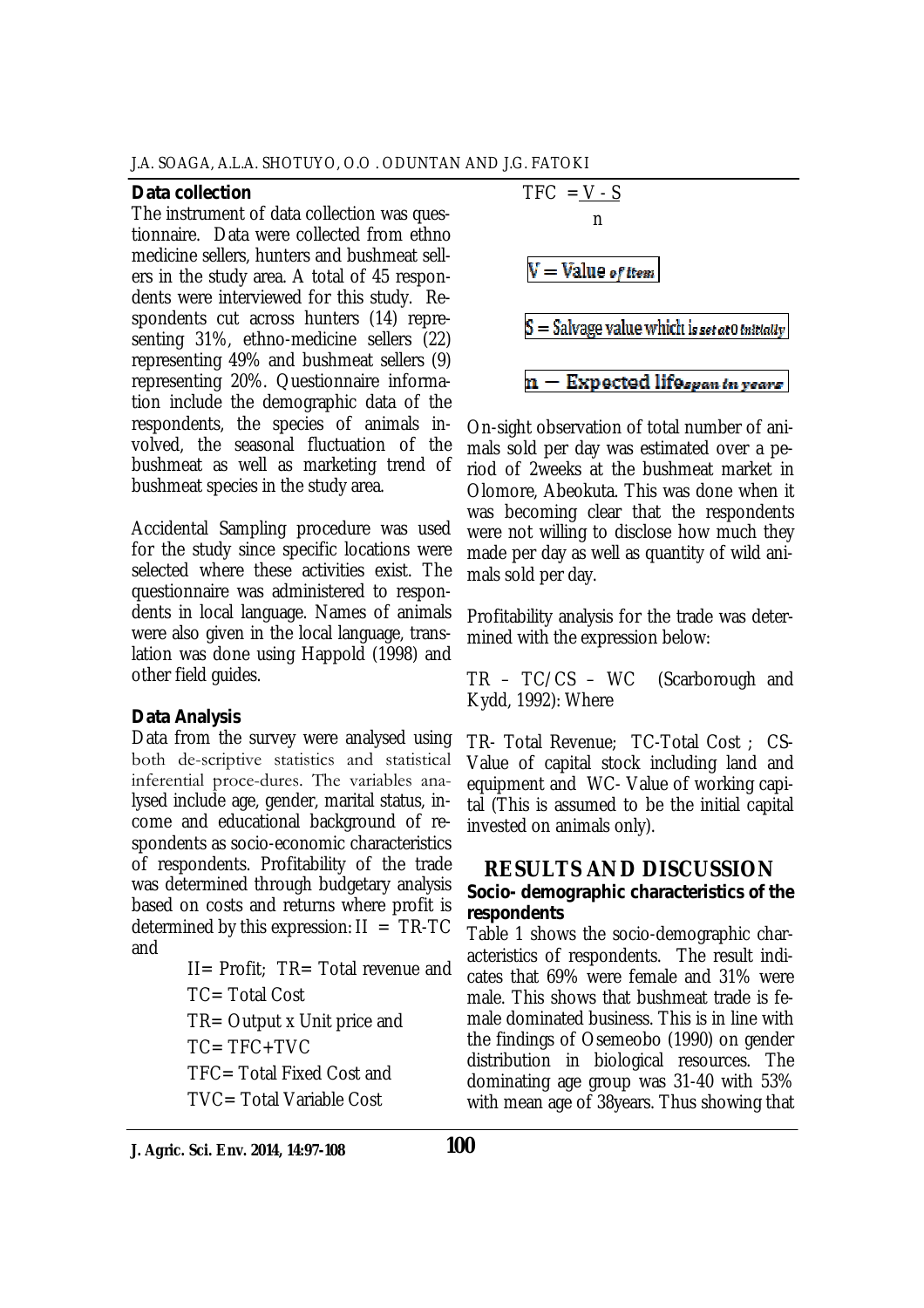respondents were within active age. Majority (96%) of the respondents were married. However, a clear distinction could not be drawn on business category as 80% of the respondents served as both retailer and wholesaler. There is preponderance of respondents with less than ten years experience in the trade as 24% recorded the highest percent of respondents with such experience. However, average years of experi-

ence was 13years indicating acquisition of experience overtime. Most (47%) of the respondents had primary education a situation indicating low literacy level coupled with zero percent tertiary education. This finding is in line with findings of Idumah and Taiwo (2009) that reported on the determinants of consumption of 'Iru' (Dadawa) in Ibadan, Oyo State.

| Characteristics               | Frequency      | Percentage     | Mean/Mode |
|-------------------------------|----------------|----------------|-----------|
| <b>Sex</b>                    |                |                |           |
| Male                          | 14             | 31             |           |
| Female                        | 31             | 69             | Female    |
| Total                         | 45             | 100            |           |
| Age Category                  |                |                |           |
| $15 - 30$                     | 5              | 11             | 38years   |
| $31 - 45$                     | 24             | 53             |           |
| $>45$                         | 16             | 36             |           |
| Total                         | 45             | 100            |           |
| <b>Marital Status</b>         |                |                |           |
| Single                        | $\overline{2}$ | $\overline{4}$ |           |
| Married                       | 43             | 96             | Married   |
| Total                         | 45             | 100            |           |
| <b>Business category</b>      |                |                |           |
| Wholesale                     | 5              | 11             |           |
| Retail                        | $\overline{4}$ | $\overline{7}$ |           |
| Wholesale and retail          | 36             | 80             |           |
| Total                         | 45             | 100            |           |
| Years of Experience           |                |                |           |
| < 10                          | 11             | 24             |           |
| $10 - 20$                     | 9              | 20             |           |
| $21 - 30$                     | 6              | 13             | 13yrs     |
| $31 - 40$                     | 7              | 16             |           |
| 41-50                         | 6              | 13             |           |
| $>50$                         | 6              | 14             |           |
| Total                         | 45             | 100            |           |
| <b>Educational Background</b> |                |                |           |
| Primary                       | 21             | 47             | Primary   |
| Secondary                     | 6              | 13             |           |
| <b>Tertiary</b>               | 0              | 0              |           |
| No-formal edu                 | 18             | 40             |           |
| Total                         | 45             | 100            |           |
| Source: Field Survey, 2011    |                |                |           |

| Table 1: Demographic Characteristics of the Respondents |  |  |  |
|---------------------------------------------------------|--|--|--|
|---------------------------------------------------------|--|--|--|

**J. Agric. Sci. Env. 2014, 14:97-108**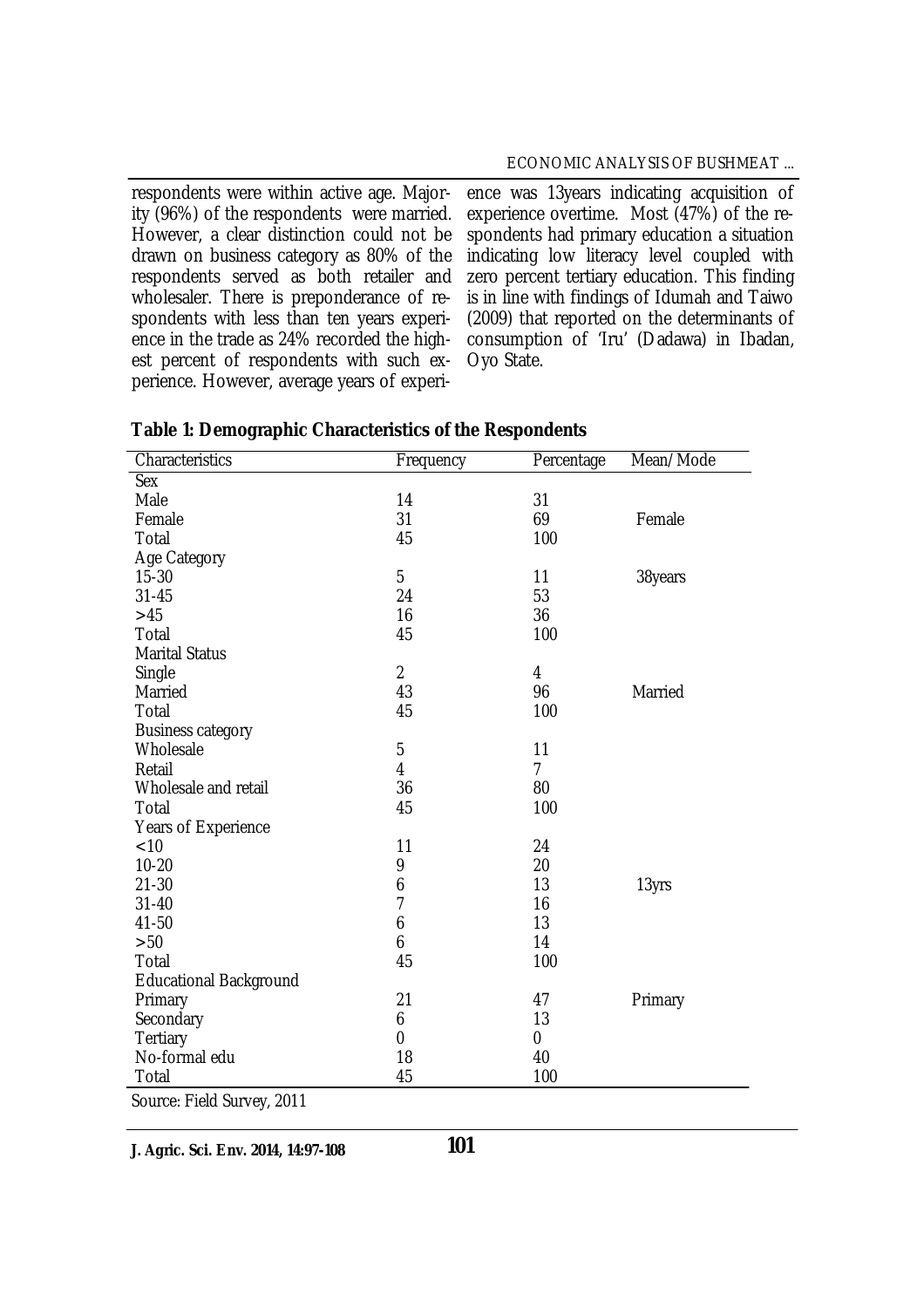#### **Benefits derived by respondents**

Table 2 shows the benefits derived by re-<br>spondents from bushmeat trade. Profit spondents from bushmeat trade. with 51% recorded the highest benefit. Therefore majority of the respondents were involved in the trade for profit making with considerable interest on livelihoods. This

indicates that bushmeat is a cash earning commodity in the study area. Protein consumption recorded the next benefit and this is line with the findings of Jayeoba *et al.,* (2013) that noted bushmeat in the local diets of rural populace for centuries.

## **Table 2: Benefits derived from bushmeat trade**

| Derivable benefit       | Frequency | Percentage |
|-------------------------|-----------|------------|
| Profit                  | 23        | 51         |
| Daily income supplement |           | 13         |
| Protein consumption     | 16        | 36         |
| Total                   | 45        | 100        |

## *Constraints of the Trade*

Table 3 shows the constraints to bushmeat trade. Seasonal fluctuation in supply of stock had the highest response with 85%, materials for hunting recorded 11%, while

transportation and storage recorded 2% each with least response. The respondents indicated variation between wet and dry season and noted better stock in the dry season.

## **Table 3: Constraints of the business**

| Constraint                     | Frequency | Percentage |
|--------------------------------|-----------|------------|
| Seasonal fluctuation in supply | 38        | 85         |
| Materials for hunting          | 5         | 11         |
| Transportation                 | 1         | 2          |
| Storage facility               | 1         | 2          |
| Total                          | 45        | 100        |

Source: Field survey, 2011

### **Nature of Bushmeat sold**

were sold in the market. Smoked meat recorded the best preferred meat with 42%. This is perhaps as a result of preservation of

Table 4 shows the form in which the meat tion. The least preferred is fresh meat the meat for a short period before consump-(25%) . This is because the meat easily decay within the shortest possible period.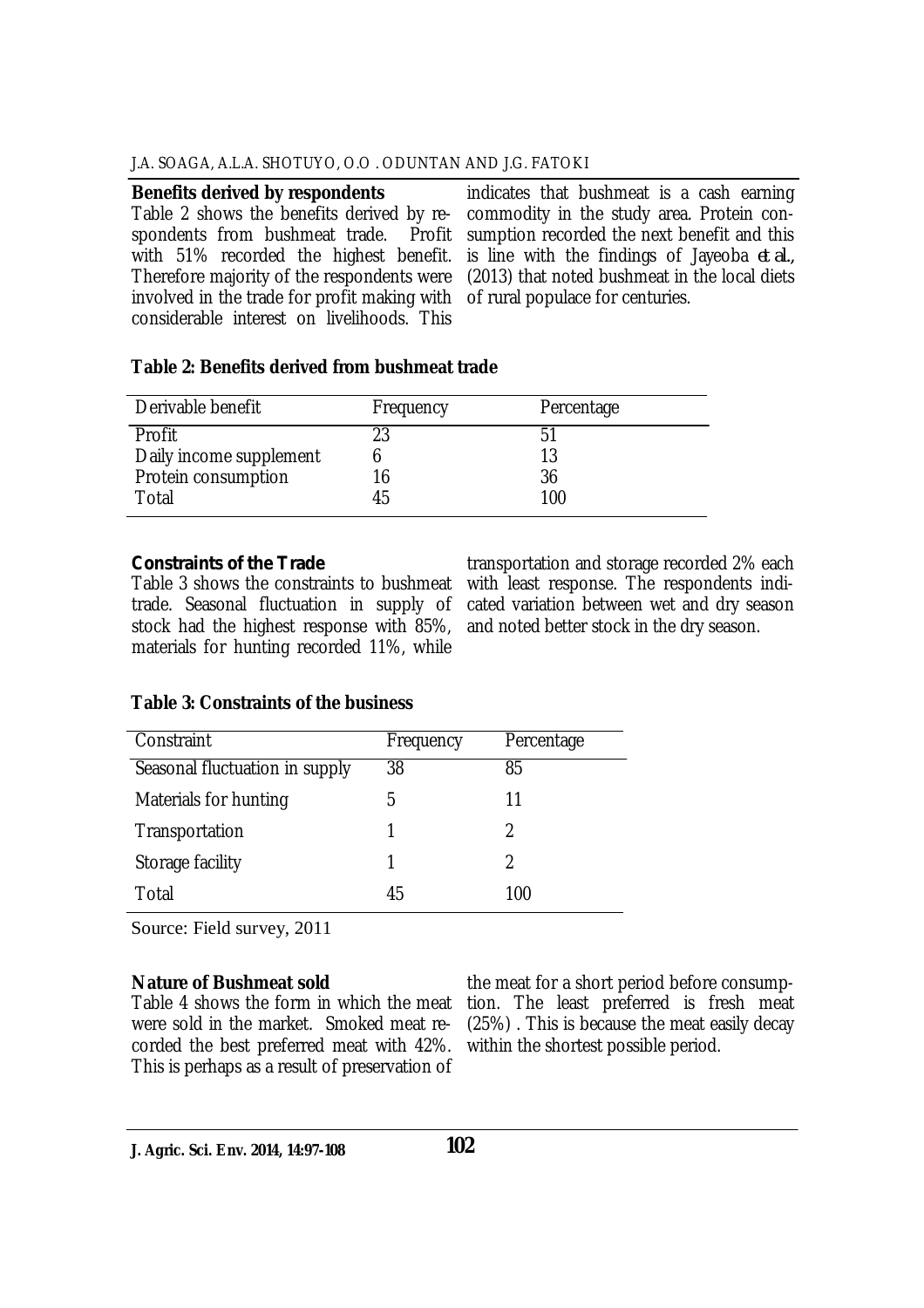| Method                       | Frequency | Percentage |  |  |  |
|------------------------------|-----------|------------|--|--|--|
| Fresh                        | 11        | 25         |  |  |  |
| Smoked                       | 19        | 42         |  |  |  |
| fresh and smoked             | 15        | 33         |  |  |  |
| Total                        | 45        | 100        |  |  |  |
| Course Field surveyed (2012) |           |            |  |  |  |

## **Table 4: Form of Bushmeat sold by the Respondents**

Source: Field survey. (2013)

## *Labour*

The labour involved in the trade was divided into three that is purchasing, processing and selling. Adult and children were usually involved in the business. Adult respondents generally were involved in all the areas of labour requirement but with more female involvement than male. This explains the higher percentage of female respondents in the study. However, there are overlapping activities such as processing and selling. During processing, the bushmeat may be sold to consumers without taking it to any local niche for marketing. Children, mostly female were equally in-

volved in all areas of labour requirement. They render assistance to adult respondents. Male children respondents were more involved in marketing under the close watch of adult respondents. Thus, the variation of labour involvement in different activities showed dichotomous dominating pattern of<br>wildlife activities. Strenuous work were Strenuous work were mostly undertaken by male while female were more involved in marketing and finale sale of product. The breakdown of their involvement is presented in table 5. The figures in parenthesis indicate the percentage population involved in the trade for adult and children.

| Gender          | Purchase (%) |            | Processing (%) |              |       | Selling (%) |  |
|-----------------|--------------|------------|----------------|--------------|-------|-------------|--|
|                 | No.          | Percent    | No.            | Percent      | No.   | Percent     |  |
| Adult male      |              | (4.4)      |                | (2.2)        | 4     | (8.8)       |  |
| Adult female    | 3            | (6.6)      |                | (4.4)        | 4     | (8.8)       |  |
| Children male   | 4            | (8.8)      | 3              | (6.6)        | $5^*$ | (11.1)      |  |
| Children female | 13           | $(28.8)^*$ | $11*$          | $(20.0)$ $*$ | $16*$ | (35.5)      |  |

### **Table 5: Labour participation in trade**

Source: Field survey, 2011 \*NB: Multiple response for overlapping activities.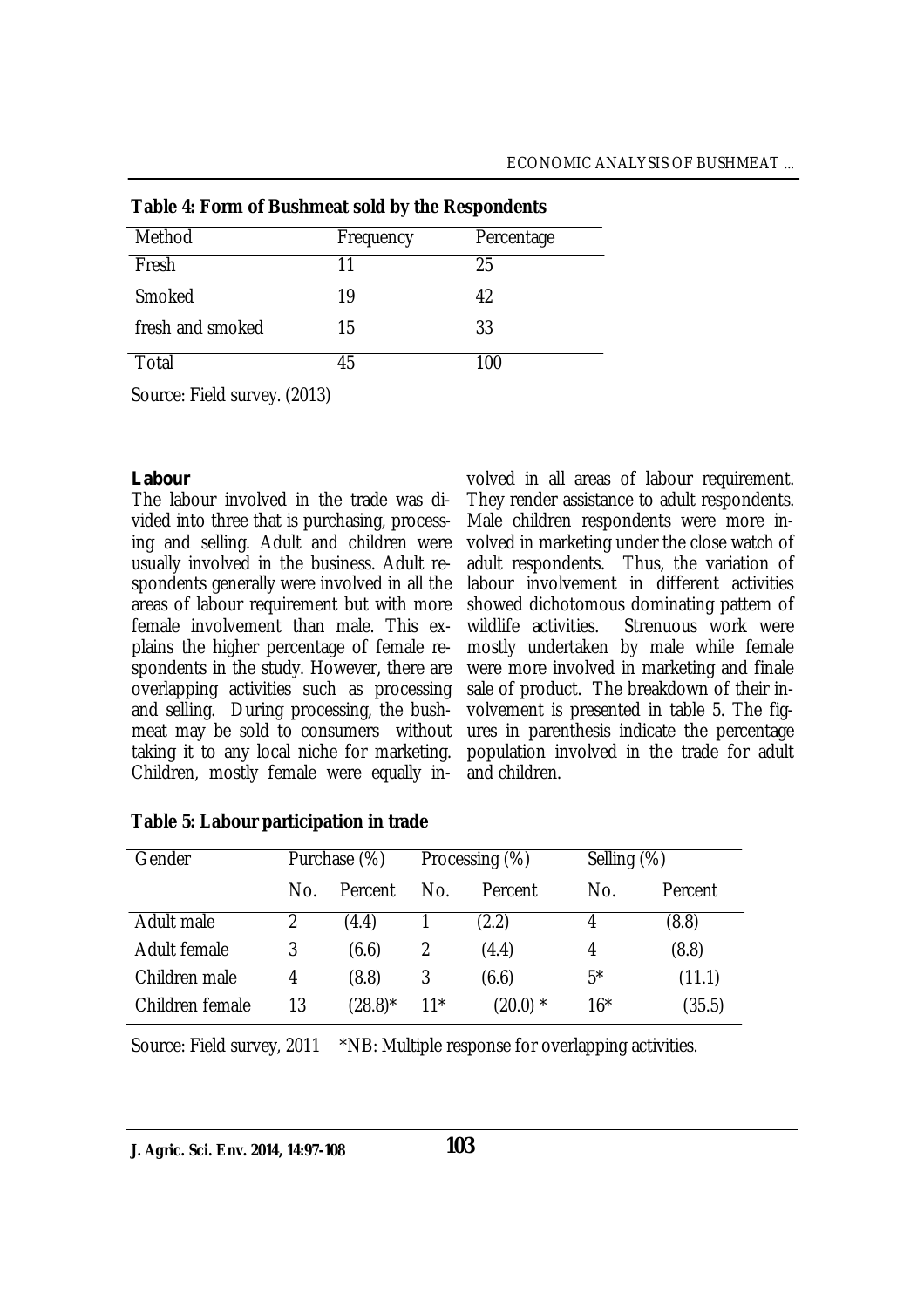#### *Costs and Return Analysis*

The cost and return showed the profitability of the bushmeat trade. The analysis indicated that a net profit of N455,004.00 was made annually per respondent. This therefore indicates that the trade is profitable with profitability rate of 31% which suggests that for every naira invested in the trade, a return of 31kobo will be ensured.

This may however be a pointer to the fact that the bushmeat niches is gradually becoming an established market specifically for bushmeat trade. This is in line with the findings of Lameed and Alade (2013) that noted the existence of well developed bushmeat market in West Africa in both rural and urban areas.

#### **Table 6: Costs and Return**

| Description                                                                  | Amount (N) |
|------------------------------------------------------------------------------|------------|
| No. of observation                                                           |            |
| Gross Annual Return (GAR)<br>(Unit price x Quantity)<br><b>VARIABLE COST</b> | 2,415,888  |
| Input cost                                                                   | 1,795,733  |
| Tax / Permit                                                                 | 5,000      |
| <b>Transportation cost</b>                                                   | 156,240    |
| Total Variable Cost (TVC)                                                    | 1,956,973  |
| Gross Profit (GP)                                                            | 458,915    |
| FIXED COST (FC)                                                              |            |
| Depreciation: Straight line Method                                           | 5,911      |
| TOTAL COST: $TC = TVC + TFC$                                                 | 1,962,884  |
| NET PROFIT (NP) (GP - FC)                                                    | 453,004    |
| Ratio Analysis (GP/TC)                                                       | 0.23       |
| Profitability Rate (%)<br>$TR - TC/CS - WC = 453009/14.659$                  | 31         |

#### *Average Purchase and Selling Price for the Animals*

Average profit per annum based on the profitability analysis of eleven common wild animals sold per day (ceteris paribus) is four hundred and fifty three thousand and four naira.

Table 7 shows an average price of the common animals that were always sold by the

respondents per day. There is variation in the price of the animals based on species, acceptability and social attachment to different species. The least price of N130 was observed with *Francolinus* species and the highest price of N830 was observed with *Cephalo-*These animals equally have medicinal value and therefore promotes trade among ethno-medicine sellers. The bones, meat, skin and the entire animal have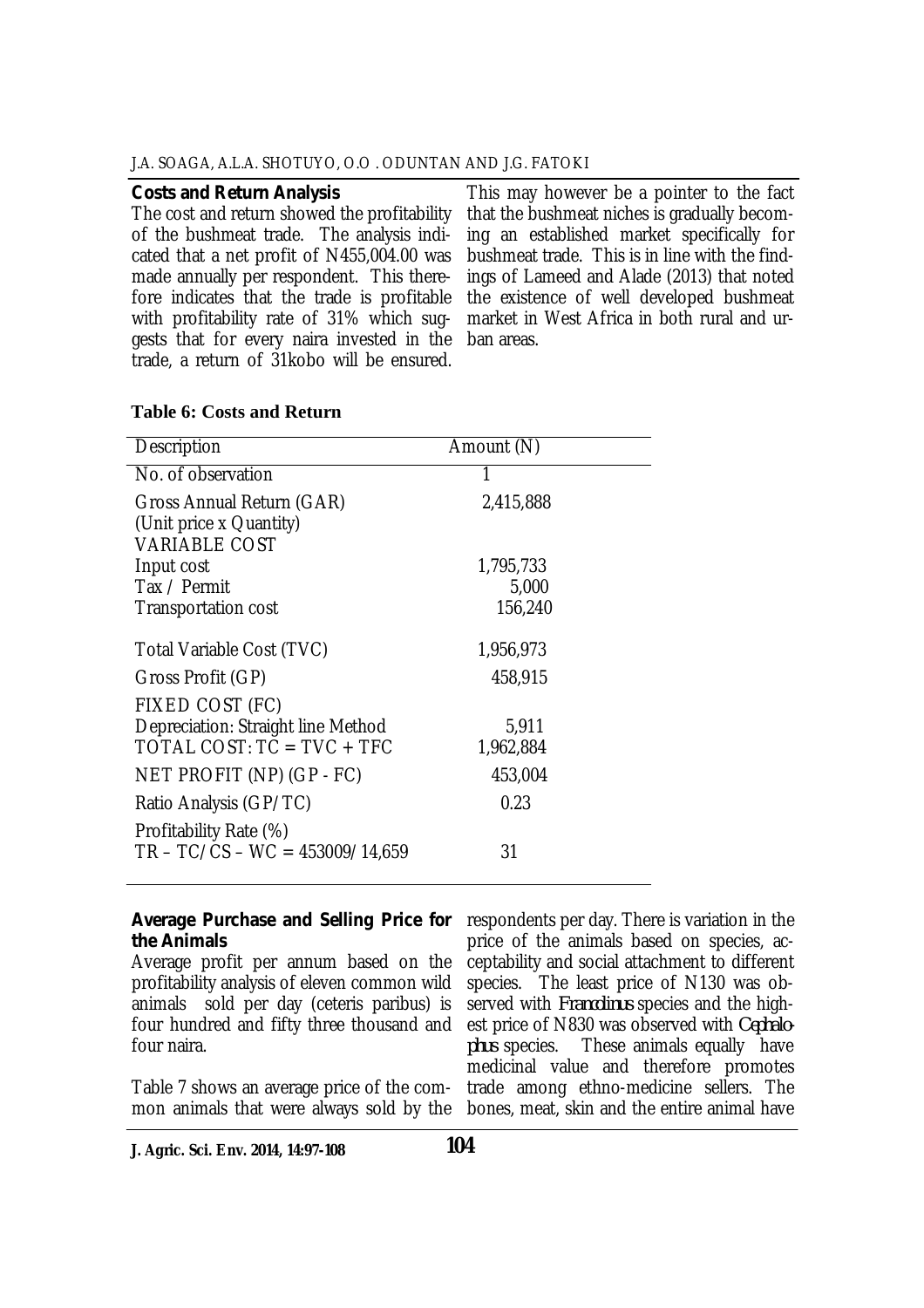specific uses in traditional medicine. This is in line with the findings of Lameed and Alade (2013) that reported on utilization pattern of wildlife biodiversity resources in traditional medicine in Ayetoro, Ogun State.

| S/N | <b>Species</b>        | <b>Common and Local Name</b> | Average Cost | Average   |
|-----|-----------------------|------------------------------|--------------|-----------|
|     |                       |                              | Price (N)    | Selling   |
|     |                       |                              |              | Price (N) |
|     | <b>Thryonomys</b>     | *Grasscutter (Ewuju/         | 281.95       | 825.00    |
|     | <b>Swinderianus</b>   | Oyaa)                        |              |           |
| 2   | Cricetomys            | Giant Rat (Okete)            | 110.00       | 115.71    |
|     | gambianus             |                              |              |           |
| 3   | Cephalophus           | Maxwell Duicker (Etu)        | 573.35       | 828.00    |
|     | maxweli               |                              |              |           |
| 4   | Phyton regius         | Snake (Ere)                  | 100.00       | 185.00    |
| 5   | Manis gigantea        | Pangolin (Aaka)              | 230.00       | 287.50    |
| 6   | <b>Francolinus</b>    | (Aparo)                      | 87.00        | 130.00    |
|     | bicalcaratus          |                              |              |           |
| 7   | Genetta victoriae     | Civet Cat (Eta)              | 150.00       | 200.00    |
| 8   | Protexerus strangerii | <b>Ground Squirrel</b>       | 95.00        | 115.00    |
|     |                       | (Okere)                      |              |           |
| 9   | Lepus capensis        | Hare (Ehoro)                 | 162.50       | 293.75    |
| 10  | Bitis gabonica        | Gaboon Viper (Elebu/         | 137.14       | 265.00    |
|     |                       | Oka)                         |              |           |
| 11  | Naja melanoleuca      | Red necked Cobra             | 128.00       | 140.00    |
|     |                       | (Agbadu pupa)                |              |           |
|     | Total                 |                              | 2,055.44     | 3,382.46  |

Source: Field survey, 2011. \*NB: Grasscutter -most preferred among bushmeat buyers

## **CONCLUSION AND RECOMMENDATION**

The categories of people involved in bushmeat trade are mostly women except the hunters who are the suppliers of the bushmeat. The trade arena is dominated by illiterate and semi-illiterate people who were more experienced in the business. Most of the traders got into the business through inheritance and therefore started with little or no capital. Though there were numerous benefits of bushmeat trade, its profitability

is the most important. This is affirmed through profitability analysis with a profit of N453,004.00 annually. Even though respondents find it difficult to estimate their sales through record keeping, the traders still remember vividly the cost of each animal sold despite the volume of trade, which further underscores why they do not bother about education. The quantity of animals traded pointed to the impact of the trade on conservation. Ola Adams (1999) postulates that hunting pressure is a single factor that can be

**J. Agric. Sci. Env. 2014, 14:97-108**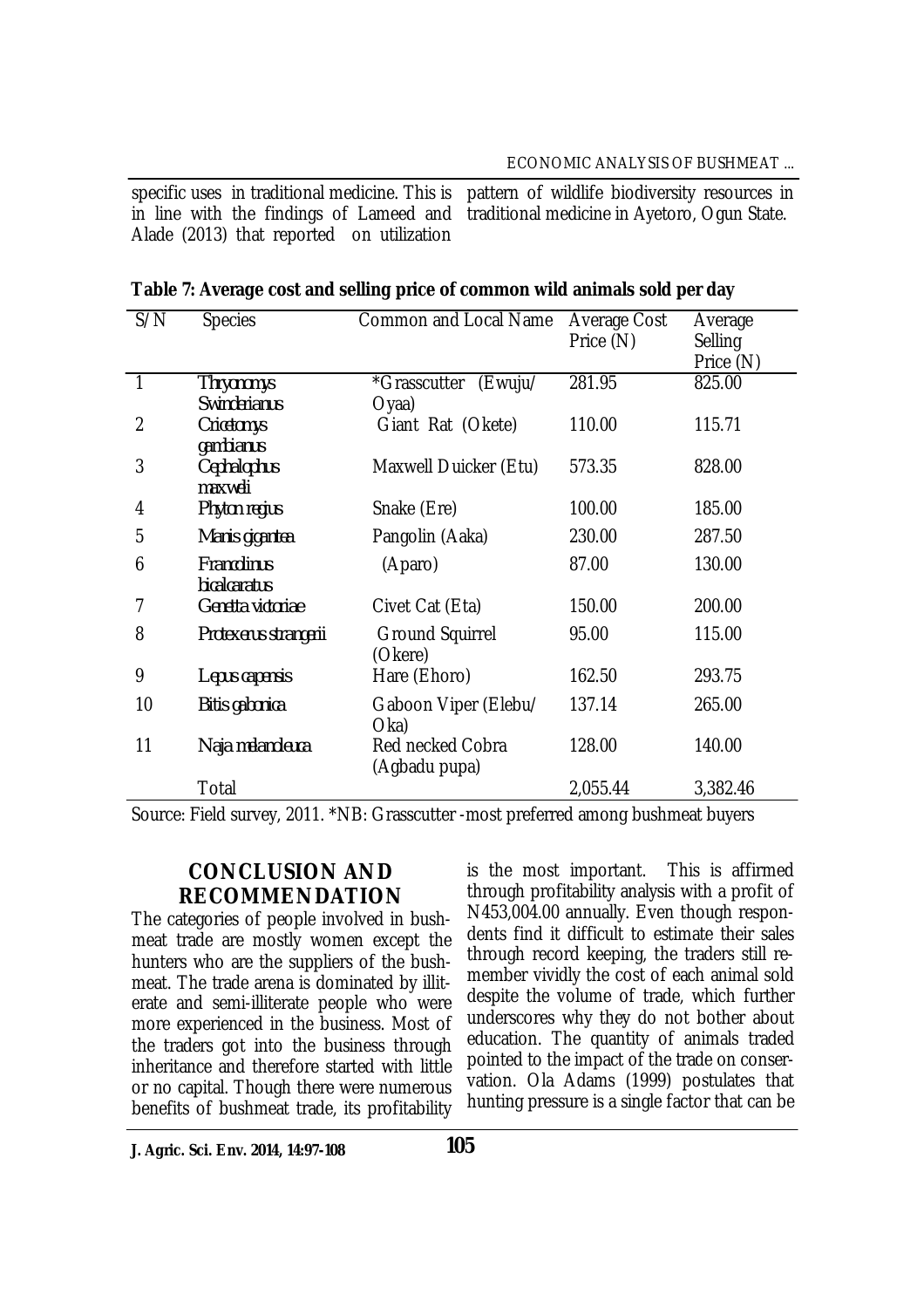responsible for loss of biodiversity. This is further in line with Stokstad (2013) that noted exploding bushmeat market in Malaysia where hunters arrive in droves to improve the trade. Thus, the influx of people into trading location creates market niches that contribute to encourage trade in bushmeat. Accordingly, Treutt and Truett (1987) reported that such influx contributes to improve the economic structure of the area. However, based on the number of species that were tagged rare in Nigeria according to IUCN red list , it is concluded that the trade is having a negative impact on biodiversity protection of the area and if the trend should continue in this manner, extinction of most of the species may be inevitable (Nasi *et al.,* 2008; Nasi *et al,*, 2011). A conservation programme under wildlife policy of raising awareness about the danger of livelihoods and trade in bushmeat is needed. This csn be achieved through effective monitoring and enforcement of game laws in the study area. This will go a long way to sensitise the hunters, sellers and the public on the need for adequate conservation practice in the study area for protection of the gene pool and encourage the resiliency of animals to improve animal population.

## **REFERENCES**

**Afolayan, T.A.** 1986. *Introduction to Tropical Agriculture*: eds. Anthony Youdewe, Ezedinma, F.O.C. and Onazi Ochapa. Longman Pp. 173-182.

**Awojuola, E.** 2001. *Ogun State Investors guide*. Published by Eni-Meg Nigeria Limited in collaboration with Ogun State Ministry of Industries and Social Development.

**Asibey, J.A.** 1974. Wildlife, a source of protein in Africa, South of Sahara. *Biological* 

*conservation*. 6(1): 32-39.

**Bifarin, J.O., Ajibola, V.A.J., Fadiyimu, A.A.** 2008. Analysis of marketing of bushmeat in Idanre Local Government area of Ondo State, Nigeria. *African Journal of Agricultural Research,* 3(10): 667-671.

**Charter, J. R.** 1970. The economic value of Wildlife in Nigeria. Proceedings of First Annual Conference, Forestry Association of Nigeria. Dec. 2 ,1970.

**FAO** 1989. Food Security Assistance Programmes: Methodology for Preparing Comprehensive National Food Security Programmes, "Second Ad Hoc Consultation with FSAS Donors, Rome, 27 October, 1989.

**FAO** 2006. Year book of Fishery Statistics Summary Tables. www.fao.org/fi/statist.asp Happold, D.C.D. (1998): *The mammals of Nigeria*. Oxford Science Publication, U.K. 1356p.

**Harding, R.S.O., Teleki, G.** 1981. *Omnivorous Primates: Gathering and Hunting in Human Evolution.* New York Columbia University Press.

**Heywood, V.** 2013. Overview of agricultural biodiversity and its contribution to nutrition and health. *In* J. Fanzo, D.Hunter *et al.,* eds *Diversifying food and diets: using agricultural biodiversity to improve nutrition and health issues in agricultural biodiversity*. London, Earthscan. Pp. 35–67.

**Idumah, F.O., Tolawo, O.A.** 2009. Determinants for consumption of Iru (Dadawa) in Ibadan Southwest local government area, Oyo State. *Obeche* 27 (2): 95-99.

**J. Agric. Sci. Env. 2014, 14:97-108 106**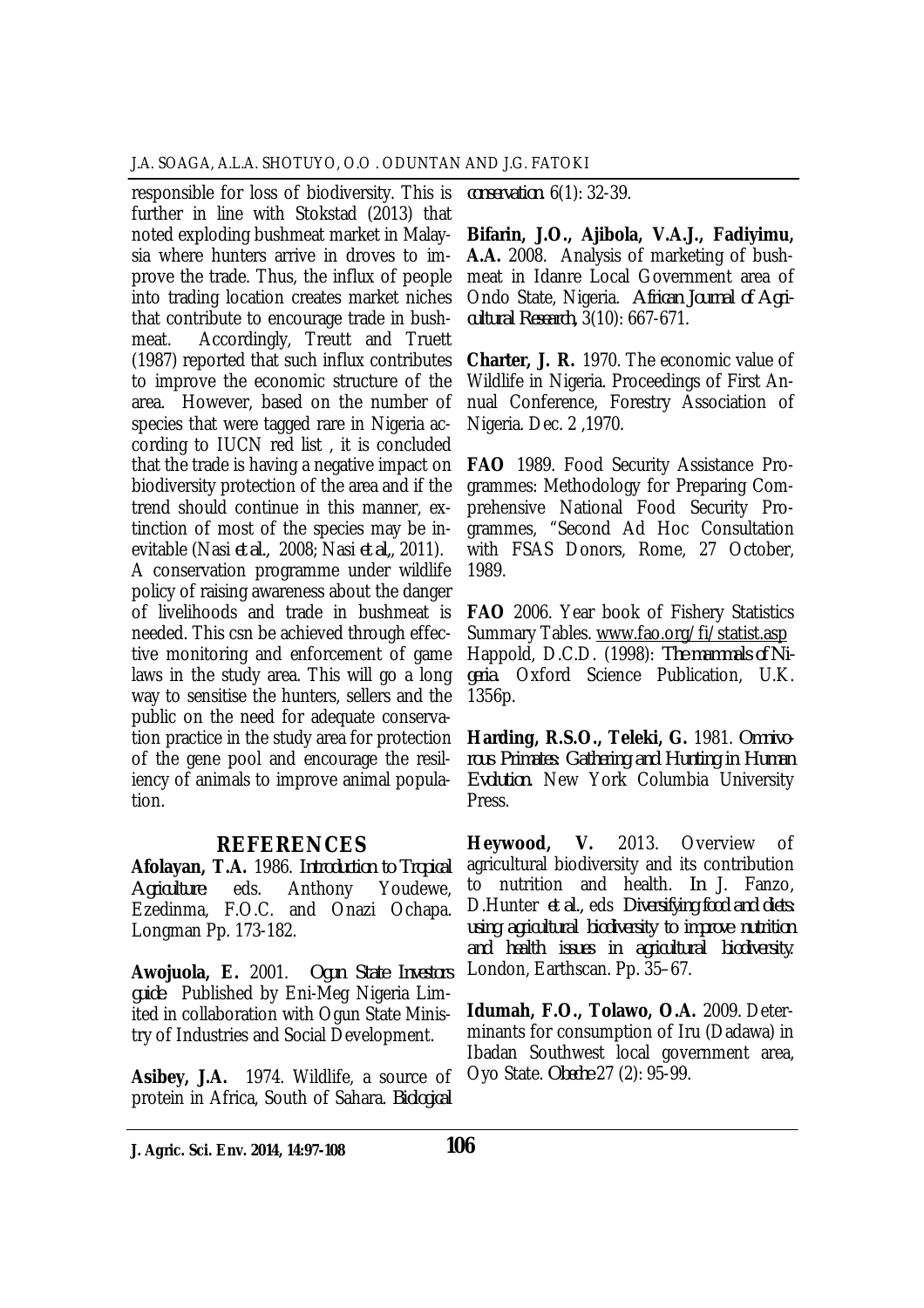**Jayeoba, W.A., Okonkwo, M.C., Omonona, A.O., Oladele, O.N., Suleman, R.A., Ojo, O.S., and Olumuyiwa, S.A.** 2013. Implication and consequences of bushmeat trade on Wildlife population In. Forest industry in a dynamic global environment (eds. Labode P., Idumah, F.O, Ogunsanwo, O.Y and Azeez, I. O). Proceeding of 35th annual conference of Forestry Association of Nigeria (FAN), 11th-16th February, 2013, Sokoto.

**Lameed, G.A., Alade, O.T.** 2013. Assessment of bushmeat and consumers acceptability in Ayetoro, Yewa north , Ogun State, Nigeria In. Forest industry in a dynamic global environment (eds. Labode P., Idumah, F.O, Ogunsanwo, O.Y and Azeez, I. O). Proceeding of 35th annual conference of Forestry Association of Nigeria (FAN), 11th-16th February, 2013, Sokoto.

**Martin, G.H.G.** 1983. Bushmeat in Nigeria as Natural Resources: Environmental Implications. *Environmental Conservation*. 10: 125- 132.

**Nasi, R., Brown, D., Wilkie, D., Bennett, E., Tutin, C., van Tol, G. Christophersen, T.** 2008: *Conservation and use of wildlife‐based resources: the bushmeat crisis.*  Technical Series 33. Montreal/Bogor, Secretariat of the Convention on Biological Diversity/Center for International Forestry Research (CIFOR).

**Nasi, R., Taber, A. Van Vliet, N.** 2011. Is empty forests, empty stomachs? Bushmeat and livelihoods in the Congo and Amazon Basins. *International Forestry Review*, 13(3): 355–368.

**Nigeria's Threatened Environment.**  1991. A National Profile. Nigeria Environmental Study Action Team. Ibadan. Pp. 72- 82.

**NEST**. 1992. Challenges of Sustainable Development. Nigeria Environmental Study Action Team. Ibadan. Pp. 19-22.

**Ojo, L.O.** 1990. High Forest Variations in Nigeria, Implication for Management and Conservation. Ph.D. Thesis, Department of Forestry and Wood Sciences, University of Wales, U.K.

**Olaoye, O.J.** 2010. Dynamics of the Adoption Process of Improved Fisheries Technologies in Lagos and Ogun States Nigeria. A Ph.D. Thesis in the Department of Aquaculture and Fisheries Management, University of Agriculture Abeokuta, Ogun State, Nigeria. 337p.

**Ola Adams, B.A.** 1999. Biodiversity Inventory of Omo Biosphere Reserve, Nigeria. A Country Report of the Assessment of Biosphere Reserve for Afforestation in Anglophone Africa. UNESCO Paris and Nigeria National Committee on Man and Biosphere Programme.

**Onadeko, S.A., Adegbola P.O., Oladoyinbo E.O.** 1989. Consumptive Utilization of Wildlife in Oyo State, in Proceedings of Biennial Conference of Ecological Society of Nigeria, FRIN. Ibadan, Oyo State.

**Osemeobo, G.J.** 1990. Poaching in wildlife conservation. The experience in Nigeria. *Journal of Forestry*, 20 (1 & 2): 35-40.

**Popoola, L.** 1990: Economics of Alley cropping of Marginal Land in Ogun State in Nigeria. Ph.D. thesis submitted to the Department of Forest Resources Management. University of Ibadan, Nigeria.

**J. Agric. Sci. Env. 2014, 14:97-108 107**